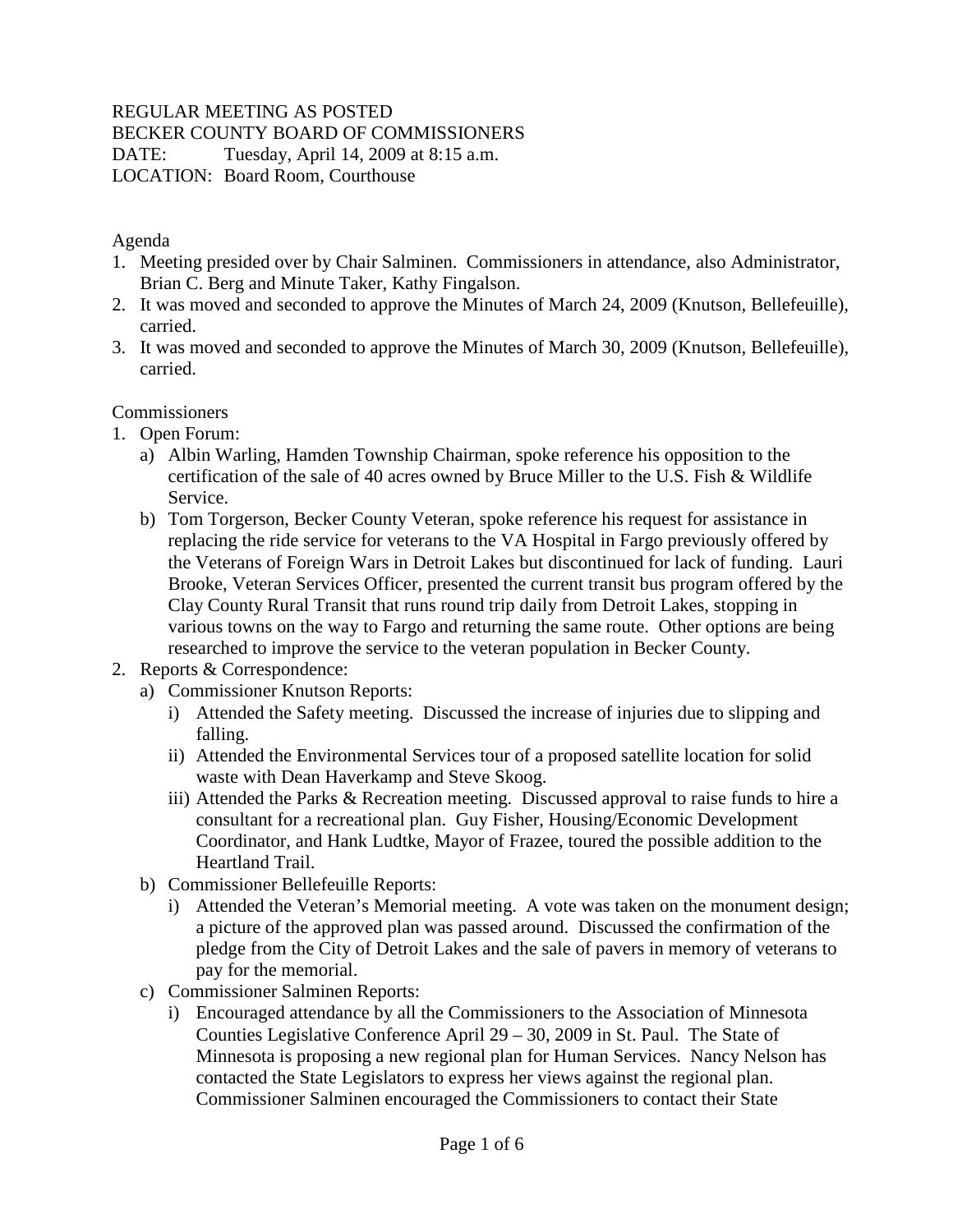Legislators and to express their concerns regarding the regional plan if they don't plan to attend the Conference.

- d) It was moved and seconded to approve attendance by the Commissioners to the Association of Minnesota Counties Legislative Conference April 29 – 30, 2009 in St. Paul including per diem and mileage (Salminen, Bellefeuille), carried.
- e) Commissioner Schram Reports:
	- i) Attended the Clay County Board meeting with Commissioner Nelson. Duane Erickson, Becker County's supported nomination, received the appointment as Manager to the Wild Rice Watershed Board.
	- ii) Attended the woody bio-mass workshop presentation at the old Pine Point School in Ponsford sponsored by the White Earth Natural Resources Department. This is a possible new business on the White Earth Reservation.
	- iii) Attended the Township Officers meeting.
	- iv) Attended the Winter Trails banquet for land owners who allow snowmobilers to cross their property. 6,570 miles were groomed this year.
	- v) Attended the Becker County Aging meeting. Discussed 55 Alive meetings, senior neglect and abuse, senior programs, and the evacuation of the FM area for the flood.
	- vi) Attended a Woods and Wheels ATV Club meeting. Discussion was held on their concerns.
	- vii)Attended the WesMin Resource Conservation and Development Area meeting in Alexandria. The sale of Smoky Timbers Camp at Lake Miltona was discussed.
	- viii) Attended a presentation by Rhonda Stock on the Public Health Update that gave a history of the peanut butter outbreak.
- f) Commissioner Nelson Reports:
	- i) Attended the Clay County Board meeting with Commissioner Schram. Duane Erickson, Becker County's supported nomination, received the appointment as Manager to the Wild Rice Watershed Board. The Board was using an outdated percentage for Becker County participating acreage and Commissioner Nelson researched and reported the correct figure to the Watershed Board.
	- ii) Attended the Buffalo Red River Watershed Advisory meeting. The Oakport Township project was discussed.
	- iii) Attended the Wild Rice Watershed Advisory meeting.
	- iv) Attended the Regional Radio Board for Commissioner Bellefeuille in Thief River Falls.
	- v) Reported on the progress of the Water Stewardship Booklet. Various groups are funding the project and they are progressing forward with an early summer completion date.

Auditor-Treasurer

- 1. It was moved and seconded to approve Resolution 04-09-1B, gambling premise permit for Wolf Lake Wolf Pack Baseball, Inc. for operations at Osage Bait & Tackle in Osage Township (Nelson, Bellefeuille), carried.
- 2. It was moved and seconded to approve the tubing license renewal for James & Cathleen Pihlaja – Charlies Ottertail Tubing, Erie Township (Bellefeuille, Nelson), carried.
- 3. It was moved and seconded to approve the new seasonal tobacco license, the new off sale 3.2 beer license, and the new wine  $\&$  strong beer license for Peggy Branstrom – Osage Bait  $\&$ Tackle, Osage Township (Bellefeuille, Nelson), carried.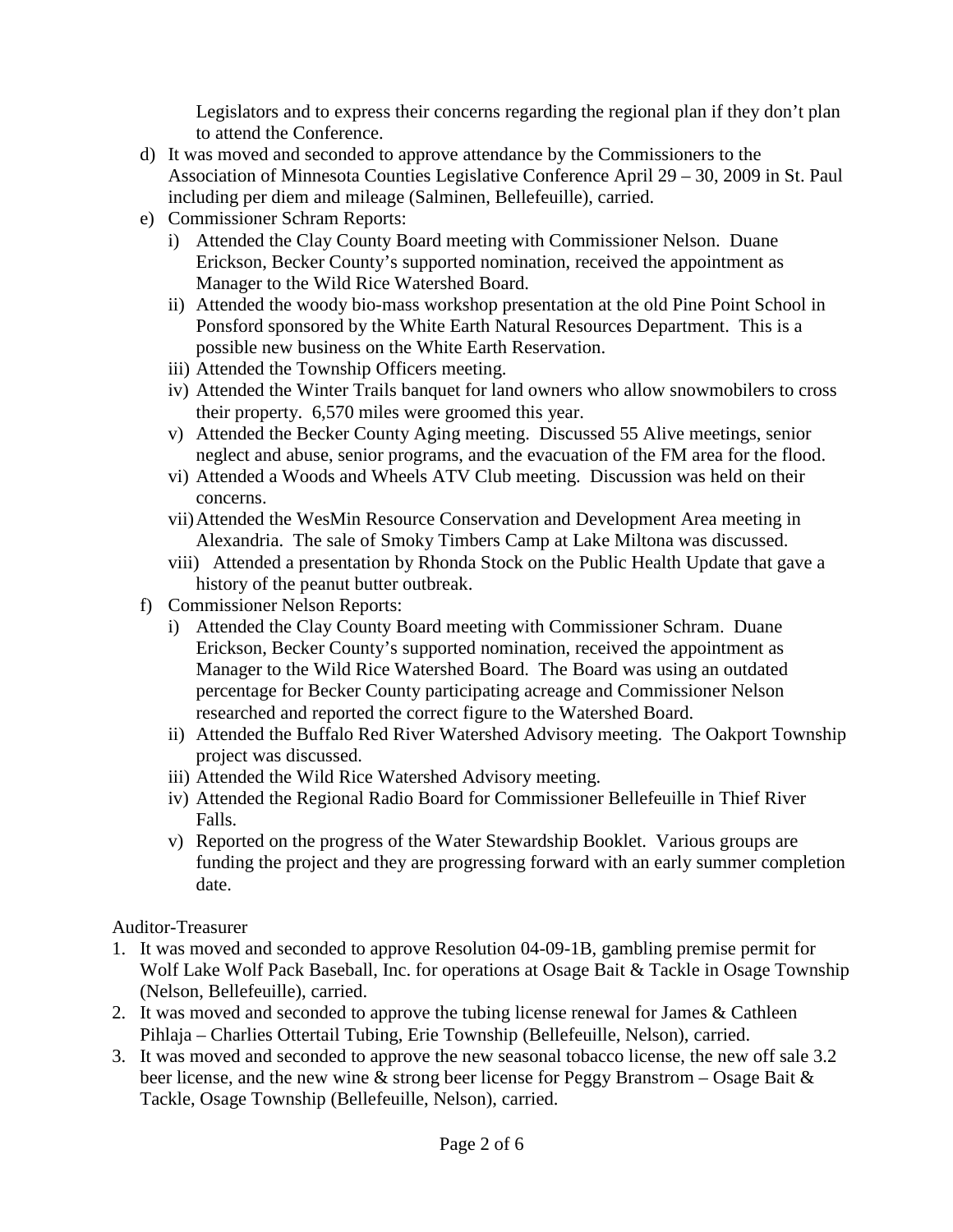- 4. It was moved and seconded to approve the on sale liquor license renewals for (1) Aaron Swanson, Swenson Mills Ltd. – Bleachers, Lake View Township; (2) Jeffrey Krueger, Horseshoe Inc., - Soo Pass Ranch, Lake View Township; (3) Michael Mercil, Mercil Inc. – Little Easy on the Green, Lake View Township; (4) Matthew Anderson – Tri-Lakes Roadhouse Bar & Grill, Inc., Cormorant Township; (5) Kevin Karel, Cormorant Enterprises, Inc. – Cormorant Inn & Suites, Cormorant Township; (6) Robert Spizzo, Resort Management Corp. – Forest Hills Golf & R.V. Resort, Audubon Township (Bellefeuille, Nelson), carried.
- 5. It was moved and seconded to approve the off sale liquor license renewal for John (Pete) Johnson – Richwood Off Sale, Inc., Richwood Township (Bellefeuille, Nelson), carried.
- 6. It was moved and seconded to approve the combination on & off sale liquor license renewals for (1) Lance Highman – Northern Inn, Toad Lake Township; (2) Joy McNamara – County 17 Club, Inc, Lake View Township; (3) Susan Rader – Toad Lake Store, Toad Lake Township (Bellefeuille, Nelson), carried.
- 7. It was moved and seconded to approve the off sale 3.2 beer license renewals for (1) Jody Beaudine – Lakes One Stop Shop LLC, Cormorant Township; (2) Matthew Anderson – Tri-Lakes Roadhouse Bar & Grill, Inc., Cormorant Township; (3) Richard Sherbrook – Cormorant Store, Inc., Cormorant Township (Bellefeuille, Nelson), carried.
- 8. It was moved and seconded to approve the on/off sale 3.2 beer license renewals for (1) Jeff Krueger, Horseshoe Inc. – Soo Pass Ranch, Lake View Township; (2) Bradley Swanson – Swanies Resort, Cormorant Township (Bellefeuille, Nelson), carried.
- 9. It was moved and seconded to approve the temporary 1-4 day on sale liquor licenses for (1) Detroit Lakes Lions Club for operations at Soo Pass Ranch for the 10,000 Lakes Festival on July 22-25, 2009, Lake View Township; (2) Detroit Lakes Lions Club for operations at Soo Pass Ranch for We Fest on August 5-8, 2009, Lake View Township (Bellefeuille, Nelson), carried.
- 10. It was moved and seconded to approve the seasonal tobacco license renewal for Randal Levy, 10,000 Lakes Festival – Soo Pass Ranch, Lake View Township (Bellefeuille, Nelson), carried.

#### Assessor

1 . It was moved and seconded to approve the abatements (1) Audubon Township, PINS 02.0184.000 for \$382 and 02.0181.000 for \$(8); (2) Cuba Township, PINS 07.0169.000 for \$464, 14.0148.000 for \$64 and 07.0169.001 for \$(170); (3) Holmesville Township PINS 16.0086.002 for \$34 and 16.0086.000 for \$(72); (4) Detroit Lakes PINS 49.0053.536 for \$172, 49.0053.540 for \$184, 49.0053.600 for \$426, 49.0053.620 for \$90, 49.0053.640 for \$386, 49.0053.660 for \$268, 49.0053.680 for \$172, 49.0053.690 for \$170, 49.0053.705 for \$236, 49.0053.710 for \$188, 49.0053.720 for \$538, 49.0054.116 for \$132, 49.0054.180 for \$62, 49.0054.190 for \$82, 49.0054.220 for \$346, 49.0054.256 for \$140, 49.0054.260 for \$38, 49.0054.270 for \$16 49.0054.280 for \$430, 49.0124.100 for \$416, 49.0540.535 for \$64, 49.0638.110 for \$8, 49.0672.421 for \$20, 49.0830.401 for \$58, 49.0830.411 for \$114, 49.0830.412 for \$124, 49.0830.413 for \$138, 49.0830.414 for \$56, 49.0830.416 for \$154, 49.0830.417 for \$204, 49.0830.418 for \$188, 49.0830.419 for \$110, 49.0830.420 for \$166, 49.0830.421 for \$146, 49.0830.422 for \$144, 49.0830.423 for \$12, 49.0830.424 for \$56, 49.0932.810 for \$52, 49.0946.631 for \$14, 49.0946.635 for \$16, 49.0946.637 for \$32, 49.0946.638 for \$38, 49.2512.060 for \$116, 49.2512.061 for \$54, 49.2512.484 for \$552, 49.1635.000 for \$2,051.61, 49.2074.000 for \$(604), and 49.1698.822 for \$258); (5) Lake Park Township PINS 51.0066.001 for \$(952) and 51.0066.000 for \$12 for a combined total of \$8,071.61 (Knutson, Bellefeuille), carried.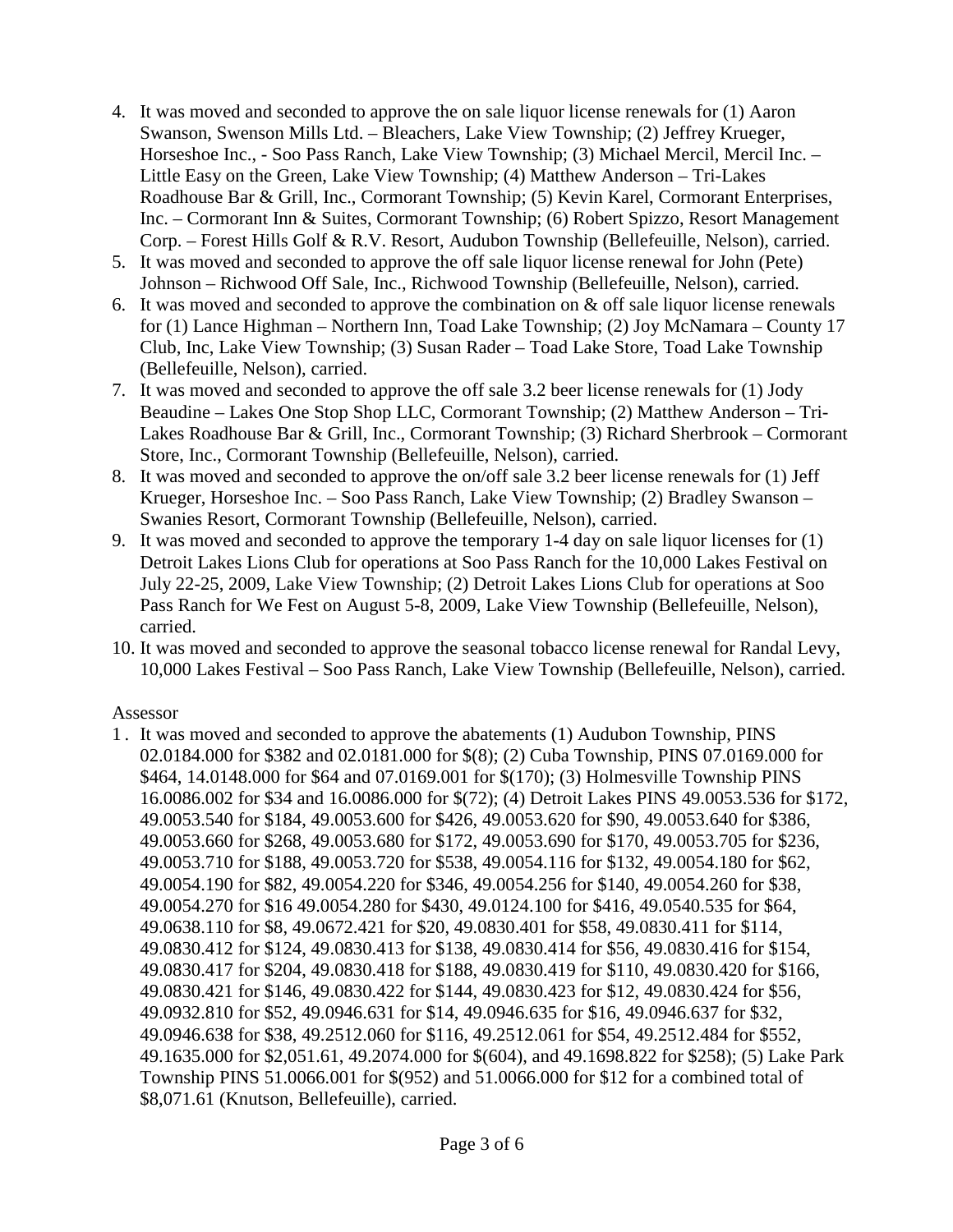# **Sheriff**

- 1. It was moved and seconded to approve signing the Joint Powers Agreement with Minnesota Department of Corrections contract B25844 for payment to Becker County for Sentence To Serve services \$37,433 for year 2010 and \$38,556 for year 2011 (Bellefeuille, Schram), carried.
- 2. It was moved and seconded to approve signing the one year Joint Powers Agreement with Minnesota Department of Corrections contract B26577 to house State Work release inmates at minimum security for \$54 per day per inmate (Schram, Bellefeuille), carried.
- 3. It was moved and seconded to approve signing the Amendment to Grant P78 0000006061, an electronic home monitoring program for an additional award of \$7,095 (Knutson, Bellefeuille), carried.
- 4. Sheriff Gordon reported on the submission of the Cops Grant for a deputy to be fully funded for three years by the Grant and funded on the fourth year by Becker County as the submission date had to be met or the opportunity to be awarded the Grant would be lost.
- 5. Sheriff Gordon reported on the deputy hours invested for the Clay County flood coverage. To date 430 hours have been invested with five full time and five part time deputies the first crest and two full time and two part time the second crest. The Federal Emergency Management Agency will meet with Becker County officials tomorrow.

# U.S. Fish & Wildlife

- 1. Don Kleven, Realty Specialist for the Fish and Wildlife Service, and Scott Kahan, Refuge Manager for Hamden Slough, presented information on the certification of the option to purchase 40 acres from Bruce Miller in Hamden Township.
- 2. The land owner, Bruce Miller, presented information supporting the sale of his 40 acres to the Fish and Wildlife Service.
- 3. Steve Mattson and Albin Warling presented information against the sale of the 40 acres.
- 4. It was moved and seconded to approve certification of the purchase agreement for acquisition of 40 acres from Bruce and Kristi Miller in Hamden Township (Nelson, Knutson), carried.

# Highway

1. It was moved and seconded to approve Resolution 04-09-1A authorizing the County Engineer to accept the low bid and execute and enter into the contract for \$938,210.50 from Mark Sand & Gravel Co. for milling, reclaiming, bituminous surfacing and aggregate shouldering for Projects SAP 03-610-07 & SAP 03-631-12 (Bellefeuille, Schram), carried.

# Human Services

- 1. It was moved and seconded to approve the addition of Resolution 04-09-1C to the agenda (Nelson, Knutson), carried.
- 2. It was moved and seconded to approve the Purchase of Service Agreements with Blue Sky, Inc., Lakes Homes and Program Development, Sheila Ojala, First Link, Solutions, and Lakeland Mental Health Center (Nelson, Bellefeuille), carried.
- 3. It was moved and seconded to approve the Human Services Claims (Knutson, Nelson), carried.
- 4. It was moved and seconded to approve the Community Health Claims (Bellefeuille, Schram), carried.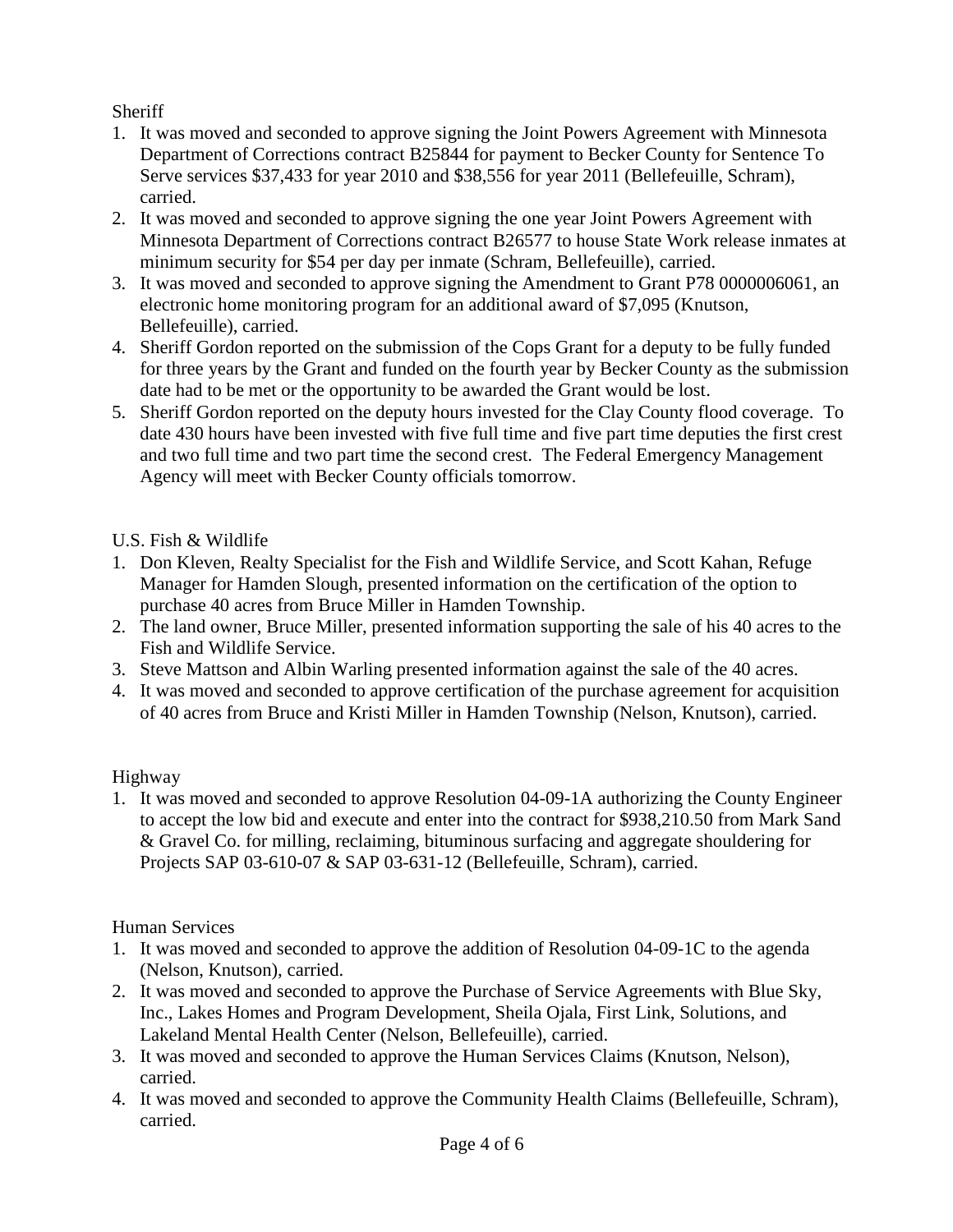- 5. It was moved and seconded to approve the Transit Claims (Knutson, Nelson), carried.
- 6. It was moved and seconded to approve Resolution 04-09-1C authorizing the purchase of a new transit bus from North Central Bus Sales in the approximate amount of \$60,000 paid for in total by funds from State/Federal share (Nelson, Knutson), carried.

#### Parks & Recreation

- 1 . It was moved and seconded to approve an addition to the agenda regarding two appointments to the Winter Trails Advisory Committee and approval of the application for Wetland Projects by the North Country Trail Association to the agenda (Nelson, Knutson), carried.
- 2 . It was moved and seconded to approve the application to the MN-DNR for funding to develop two additions to the Winter Wonderland Snowmobile Trail System (Schram, Knutson), carried.
- 3 . It was moved and seconded to approve the re-appointments of Ryan Weum, representing the Detroit Lakes Tourism Bureau and Doug Schumann, representing the Detroit Lakes Regional Chamber of Commerce to the Winter Trails Advisory Committee (Knutson, Bellefeuille), carried.
- 4 . It was moved and seconded to approve the application for Wetland Projects for the North Country Trail pending review and approval by the County Attorney (Nelson, Schram), carried.

#### **Commissioners**

Reports & Correspondence, Continued

- 1 . It was moved and seconded to approve the tour of the incinerator project at Fosston on April 21, 2009; the tour will leave the Becker County Court House at 8:00 a.m. and return by noon; the press is invited to attend (Nelson, Knutson), carried.
- 2 . A discussion of the compiled dollar amount for the spring flood was discussed. A \$98,000 threshold is required for funding from the Federal Emergency Management Agency; FEMA will be meeting with Becker County personnel tomorrow.
- 3 . It was moved and seconded to concur with the date of May 30, 2009 for an Open House at the Court House (Nelson, Bellefeuille), carried.
- 4 . Brian Berg, Becker County Administrator, presented a Certificate of Appreciation from the American Legion Auxiliary, John Bridges Unit 15 to the Becker County Court House for exhibiting outstanding citizenship by the display of the United States flag.
- 5 . The appointments to the Solid Waste Advisory Committee were discussed.

# Finance Committee Minutes

- 1. It was moved and seconded to approve the Claims with the addition of the over 90 day claims (West Central Regional Juvenile for \$13,035, Commissioner of Public Safety for \$20, Eco Lab for \$205.02, Mark's Electric for \$665.75, \$334.88, and \$59) (Salminen, Bellefeuille), carried.
- 2. It was moved and seconded to approve the quote for refinishing of the terrazzo floors in the main Court House from Professional Floor Care of Minnesota for \$11,880 (Bellefeuille, Knutson), carried.
- 3. It was recommended by the Finance Committee to approve the Sheriff requests to sign the DOC, STS Joint Powers Agreement, to sign the DOC Work Release Joint Powers Agreement, and to sign the Amendment to the State Grant Home Monitoring.